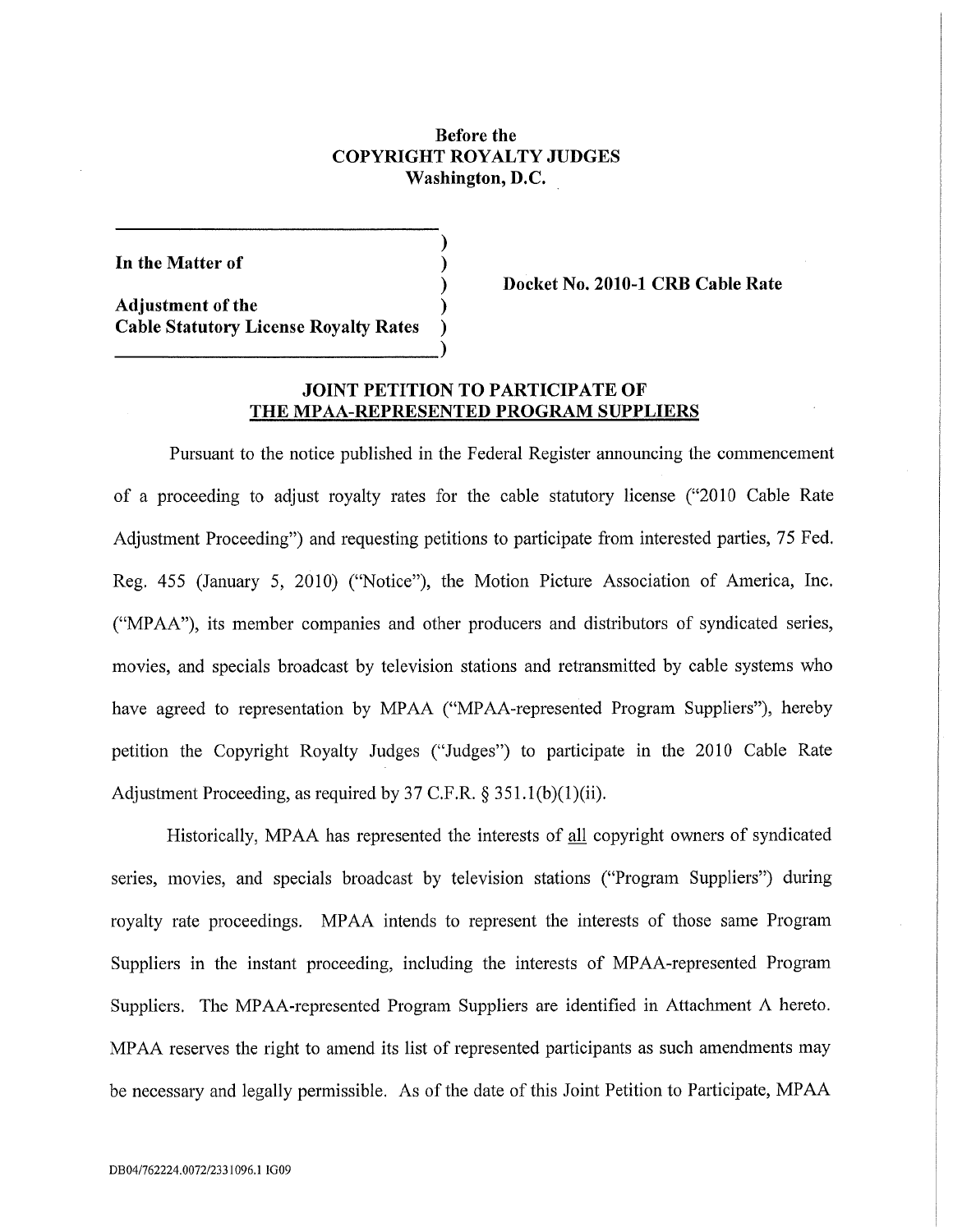and its undersigned counsel certify that they have the authority and consent of each of the Program Suppliers listed on Attachment A to represent them in the 2010 Cable Rate Adjustment Proceeding. As copyright owners of the majority of programming broadcast on stations whose signals are carried by cable systems as distant signals, the MPAA-represented Program Suppliers have a significant interest in the subject matter of the 2010 Cable Rate Adjustment Proceeding, and request that their Joint Petition to Participate be granted. As required by the Judges' regulations and the Notice, the MPAA-represented Program Suppliers have attached a check with their \$150 filing fee. See 37 C.F.R.  $\S$  351.1(b)(4); Notice at 456.

#### **CONCLUSION**

For the foregoing reasons, Program Suppliers request that the Judges grant the MPAArepresented Program Suppliers' Joint Petition to Participate in this proceeding.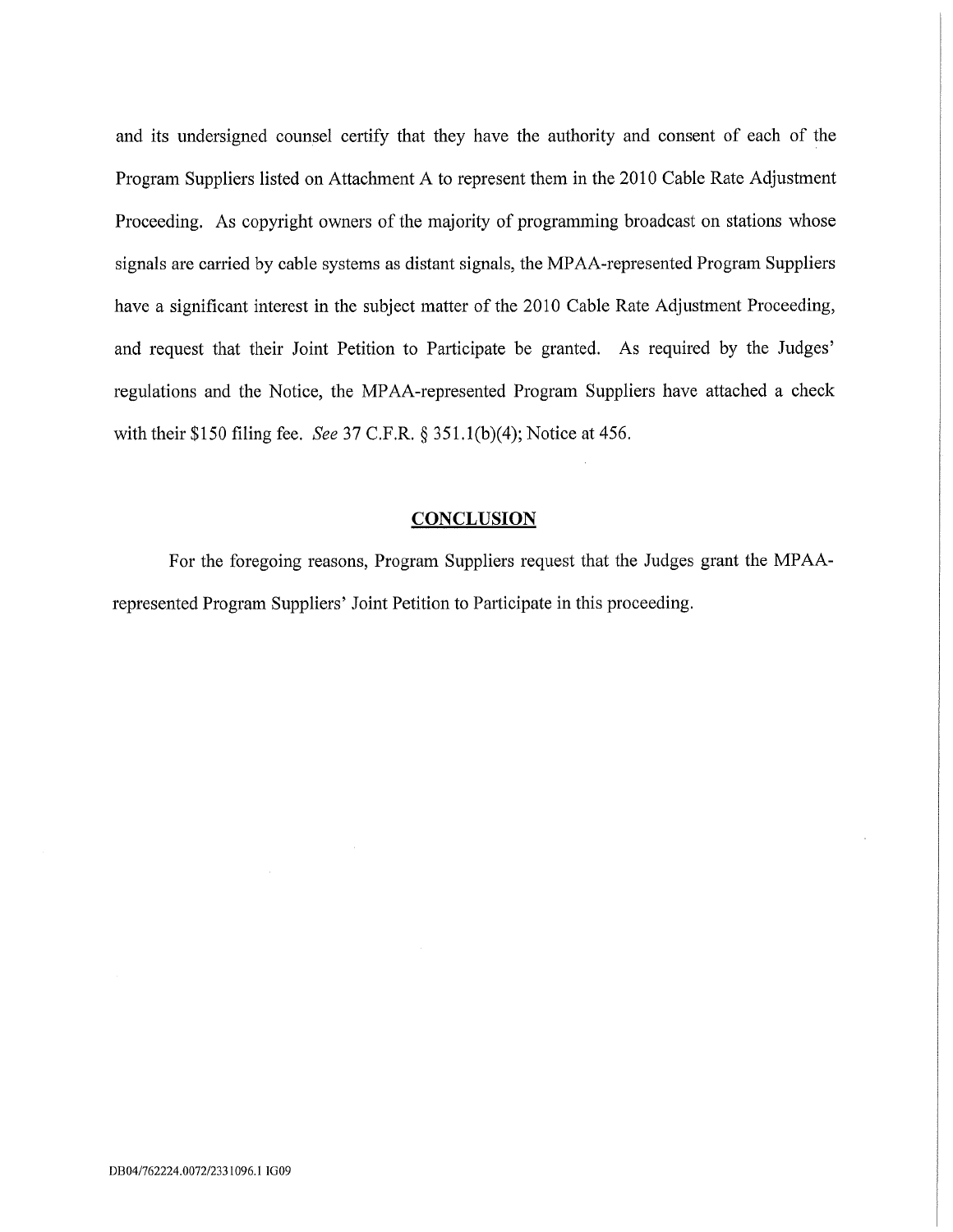Respectfully submitted,

or

Dated: February 4, 2010

Gregory 0, Olaniran D.C, Bar No. 455784 Dennis Lane D.C. Bar No. 953992 Lucy Holmes Plovnick D.C, Bar No. 488752 STINSON MORRISON HECKER LLP 1150 18<sup>th</sup> Street, NW Suite 800 Washington, DC 20036 Telephone: (202) 785-9100 Facsimile: (202) 572-9970 golaniran@stinson.com lholmesplovnick@stinson.com

Attorneys for MPAA-represented Program Suppliers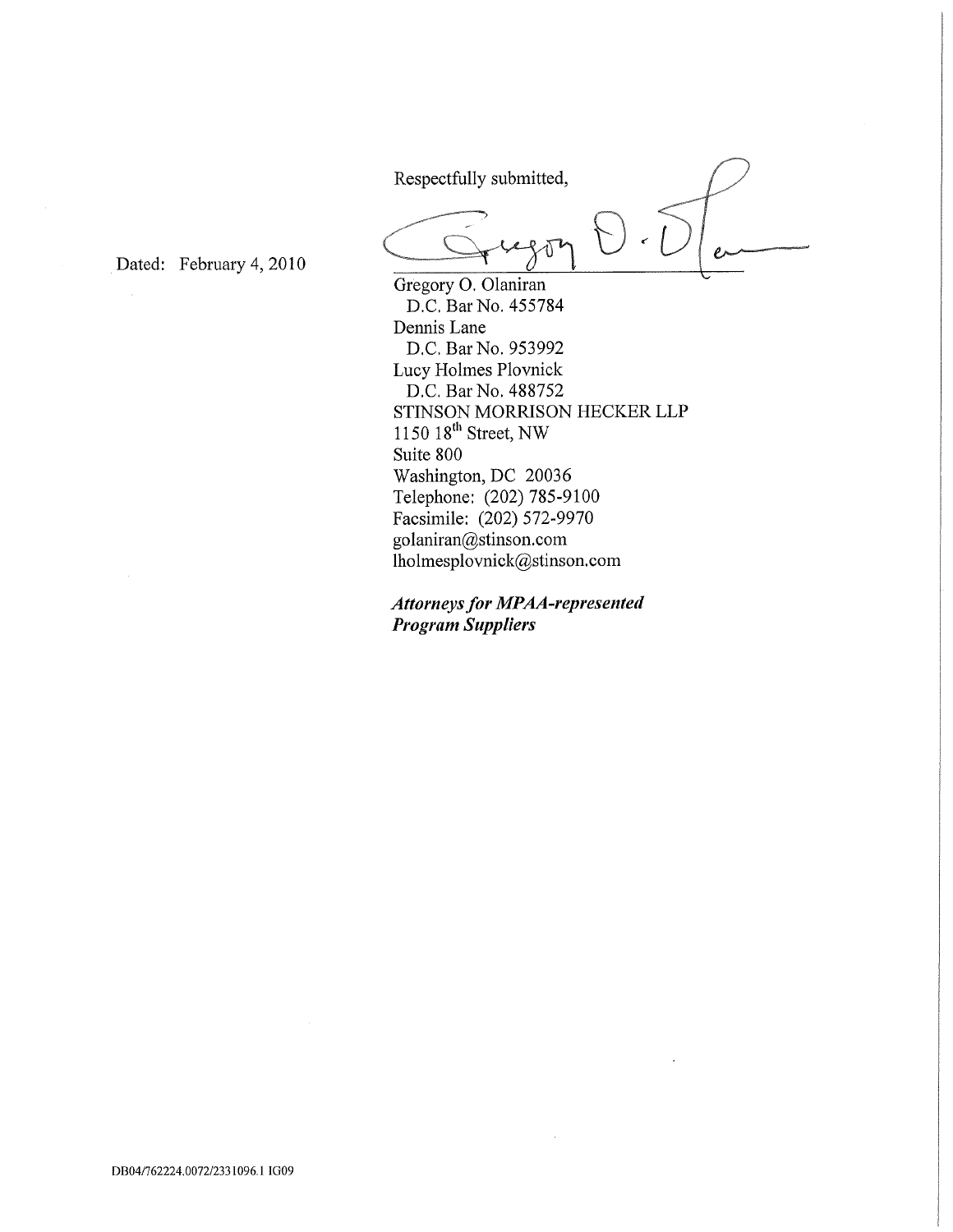# ATTACHMENT A

| MPAA-REPRESENTED PROGRAM SUPPLIERS                                  |
|---------------------------------------------------------------------|
|                                                                     |
| <b>4 KIDS PRODUCTION</b>                                            |
| <b>ACI COMMUNICATIONS INC</b>                                       |
| <b>AGICOA</b>                                                       |
| AGICOA URHEBERRECHTSSCHUTZ GMBH                                     |
| AMERICAN BROADCASTING COMPANIES, INC.                               |
| <b>B&amp;A PRODUCTIONS, LLC</b>                                     |
| <b>BBC WORLDWIDE AMERICAS INC.</b>                                  |
| BABE WINKELMAN PRODUCTIONS, INC                                     |
| BIG TICKET TELEVISION, INC.                                         |
| <b>BUENA VISTA TELEVISION</b>                                       |
|                                                                     |
| CALIFON PRODUCTIONS, INC.                                           |
| CANADIAN BROADCASTING CORPORATION                                   |
| <b>CARSEY WERNER</b>                                                |
| <b>CBS BROADCASTING INC</b>                                         |
| CBS STUDIOS, INC., A CBS COMPANY                                    |
| CESARI RESPONSE TELEVISION INC.                                     |
| CF ENTERTAINMENT, INC                                               |
| CLASSIC MEDIA, INC.                                                 |
| CLEAR CHANNEL ENTERTAINMENT, INC                                    |
| CNBC, INC.                                                          |
| <b>COMPACT COLLECTIONS LTD</b>                                      |
| CONNECTION III ENTERTAINMENT CORP.                                  |
| COOKIE JAR ENTERTAINMENT INC.                                       |
| D.L. TAFFNER, LTD.                                                  |
| DIC ENTERTAINMENT CORPORATION                                       |
| DICK CLARK PRODUCTIONS, INC.                                        |
| <b>DREAMWORKS LLC</b>                                               |
|                                                                     |
| FINTAGE PUBLISHING AND COLLECTION B.V.                              |
| FOX ENTERTAINMENT GROUP, INC.<br>FREMANTLEMEDIA LATIN AMERICA, INC. |
| FREMANTLEMEDIA NORTH AMERICA, INC.                                  |
|                                                                     |
| <b>GUTHY-RENKER</b>                                                 |
|                                                                     |
| <b>HARMONY GOLD U.S.A.</b>                                          |
| HEARST ENTERTAINMENT, INC.                                          |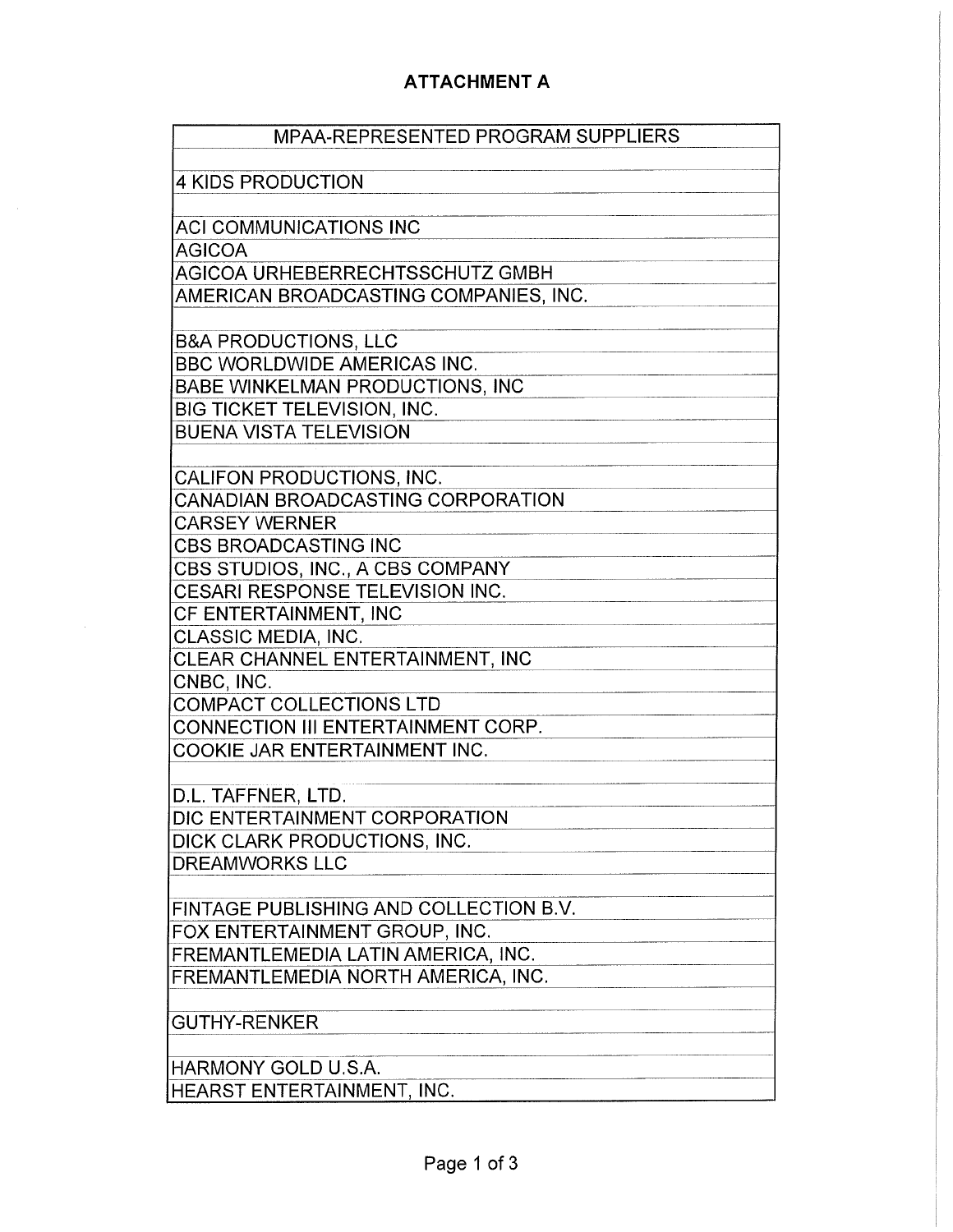# ATTACHMENT A

| <b>MPAA-REPRESENTED PROGRAM SUPPLIERS</b>              |
|--------------------------------------------------------|
|                                                        |
| HOME BOX OFFICE, INC.                                  |
| <b>IFTA COLLECTIONS</b>                                |
| INTERMEDIARY COPYRIGHT ROYALTY SERVICES                |
| <b>INTERSPORT TELEVISION</b>                           |
| <b>IVY CLASSICS INC.</b>                               |
|                                                        |
| JEOPARDY PRODUCTIONS, INC.                             |
|                                                        |
| <b>LITTON SYNDICATIONS</b>                             |
|                                                        |
| M2 MARKETING & MANAGEMENT                              |
| MAJOR LEAGUE BASEBALL PROPERTIES, INC.                 |
| MARTHA STEWART LIVING OMNIMEDIA, INC.                  |
| MARTY STOUFFER PRODUCTIONS LTD.                        |
| METRO-GOLDWYN-MAYER STUDIOS INC.<br>MG/PERIN, INC.     |
|                                                        |
| NASCAR MEDIA GROUP                                     |
| NATIONAL BASKETBALL ASSOCIATION                        |
| NATIONAL BROADCASTING COMPANY, INC.                    |
| NATIONAL GEOGRAPHIC TELEVISION                         |
| NATIONAL HOCKEY LEAGUE                                 |
| NBC UNIVERSAL INC.                                     |
| <b>NELVANA LIMITED</b>                                 |
| <b>NEW LINE CINEMA CORPORATION</b>                     |
| <b>NFL FILMS</b>                                       |
|                                                        |
| OLE MEDIA MANAGEMENT L.P                               |
| OLIVER PRODUCTIONS INC.                                |
| OVERVIEW PRODUCTIONS, INC.                             |
| PARAMOUNT o/b/o MELANGE PICTURES                       |
| PARAMOUNT PICTURES CORPORATION                         |
|                                                        |
| <b>QUALIA CAPITAL, LLC</b>                             |
| RECORDING INDUSTRY ASSOCIATION OF AMERICA, INC. (RIAA) |
| <b>RED HORSE LLC</b>                                   |
| RHI ENTERTAINMENT DISTRIBUTION                         |
| RYSHER ENTERTAINMENT                                   |